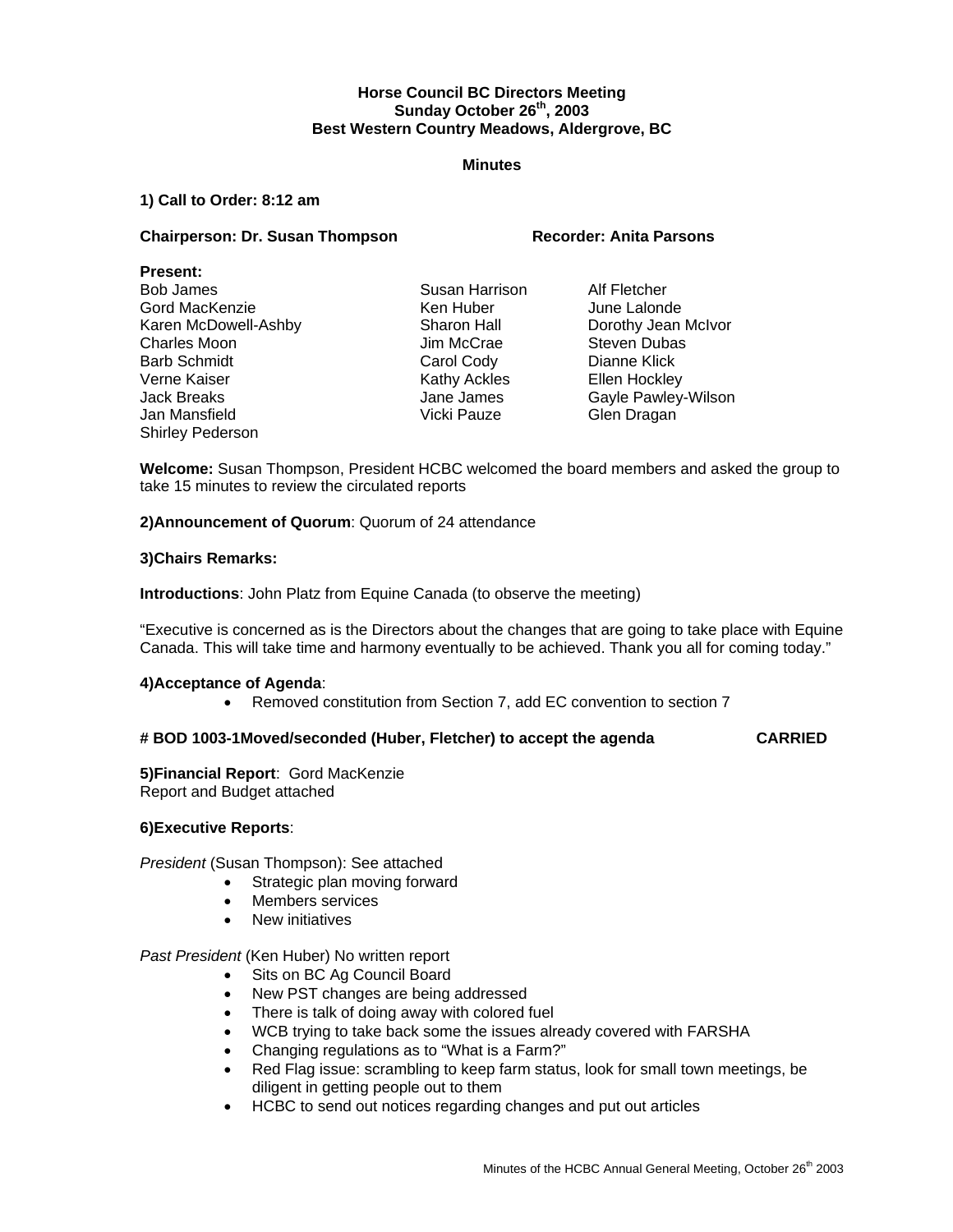# *Vice President Education*: (Susan Harrison) report attached

- Everyone embraces Education
- HCBC is an effective communication link
- The office is collecting and decimating information

*Vice President Industry*: (Ellen Hockley) report attached

- WCB phone HCBC regarding Amy Dundas-Head's death and is pleased to see we are working closely with FARSHA
- Gord and Ellen have met with 2 organizers of "Noah's Wish" an organization that goes into disaster areas to help with the animals
- Noah's wish would like to work with HCBC and conduct a training session in May of 2004 in Aldergrove.
- All of Noah's Wish funding is by donation
- 3 people are trained in BC by Noah's Wish
- PMU barns have had contracts severely cut. Western Producer Magazine has had many very good articles on this issue.

*Vice President Recreation* (Bob James) report attached

- Ride and Drive Canada Week saw HCBC send out many packages to participating groups which included 17,000 buttons
- There are problems with Rec Council and the Provincial Bodies, but are working on reconciliation.

*Vice President Competitions* (Alf Fletcher) report attached

- Spoke regarding Primary competitions, will prevail
- *BC Summer Games* (Susan Harrison)
	- Started initiatives early
	- We already have some qualified athletes
	- Will be meeting with our liaison at the Sport Venue**,** there are some concerns regarding the venue
	- Gayle Pawley-Wilson added there are problems with the venue and the power lines.

*Vice President FEI Disciplines* (Karen Ashby) report attached

She is dealing with the Chairs of the Disciplines and trying to keep this liaison ongoing.

**Office Report** (Vicki Pauze) report attached

- 20 people will be coming to the Noah's Wish course
- HCBC has received about \$4000.00 in donations to the Disaster Fund**,** as well as many other items donated.
- HCBC needs to set policies regarding disasters
- New Database, we will address the communication problems.
- Will put a check box on the renewal form asking people if they want their information shared
- Working hard to get affinity partners, have already gotten Huskey/Mohawk on board with cards. The revenue from this could be shared amongst the zones
- Ellen Hockey added the "Manure Police" jobs are opening and we need to education ourselves.
- Provincial Council consists of 10 Provinces, ED and President are on council, ED Council consists of all ED's and have had one meeting in NS.There will be a lot of sharing of programs amongst the provinces
- Provinces will put forward recommendations to EC and two people from the provinces Council will meet with Don Adams.
- Vicki showed the Power Point Presentation "HCBC The Year In Review 2003"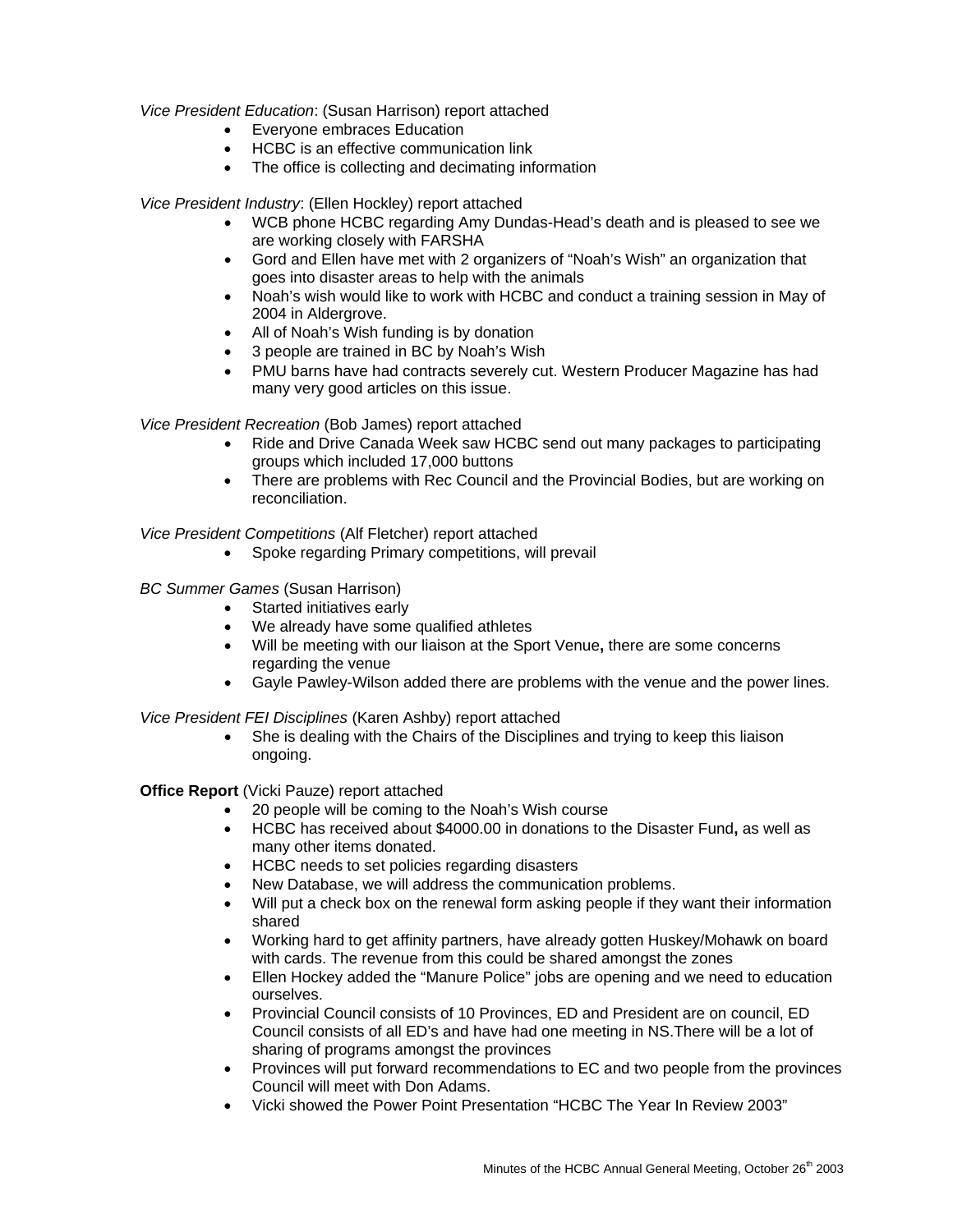• Colin Schmidt presented his Praxis database program for review.

# **7)Zone Reports**

*Zone 1*(Charlie Moon) report attached

• Added the first executive meeting will be November  $16<sup>th</sup>$ 

*Zone 2* (Alf Fletcher and June Lalonde) report attached

• KXA will hold the summer games qualifier in the Spring

*Zone 3* (report provided by outgoing reps) report attached

• Shirley and Carol are working on lots of funding requests

# *Zone 4* (Susan Thompson) report attached

- A slow year
- The zone is still saving funds for a rescue sling, will need \$3500.00
- Zone 6 offered to help
- Noted that horses are being pushed out and cyclists are a strong force now
- Delta Riding Club has relocated

## *Zone 5* (Karen Ashby)

- Danny Bland has retired
- Davinia Kerr stepped forward to take his seat

*Zone 6* (Bob James) report attached

*Zone 7* (Dianne Klick) report attached

*Zone 8* (Steven Dubas) report attached

## *General Zone Questions:*

- Bob James asked about application for Regional Development Funding
- Vicki spoke about the changes in gaming funds
- Component Outreach Education
- Need to have a Summer Games meeting sometime this weekend

## **Affiliate Reports**

*BC Quarter Horse Association* (Gayle Pawley-Wilson) report attached

- Applications and information on the 2004 Youth World Cup Competition available from Gayle or the Canadian Quarter Horse Website
- BCQHA membership is down
- They are doing Strategic planning and will have some goals for the November AGM
- Gayle has been very involved with the Canadian Quarter Horse Association and Equine Canada Industry traveling and attended the Royal Winter Fair
- Break Chair Introduced Anita Parsons, new HCBC Bookkeeper and recorder for today's AGM

*Therapeutic Riding Association* (Jane James) no written report

- Jane noted that the association is growing
- Certification is ongoing, but looking for ways to certify instructors in the Interior
- Lauren Barwick and Jennifer McKenzie attended major international competitions and qualified for 3 places on the Canadian Paralympic team next year in Athens. They wish to thank HCBC and Zone 6 for funding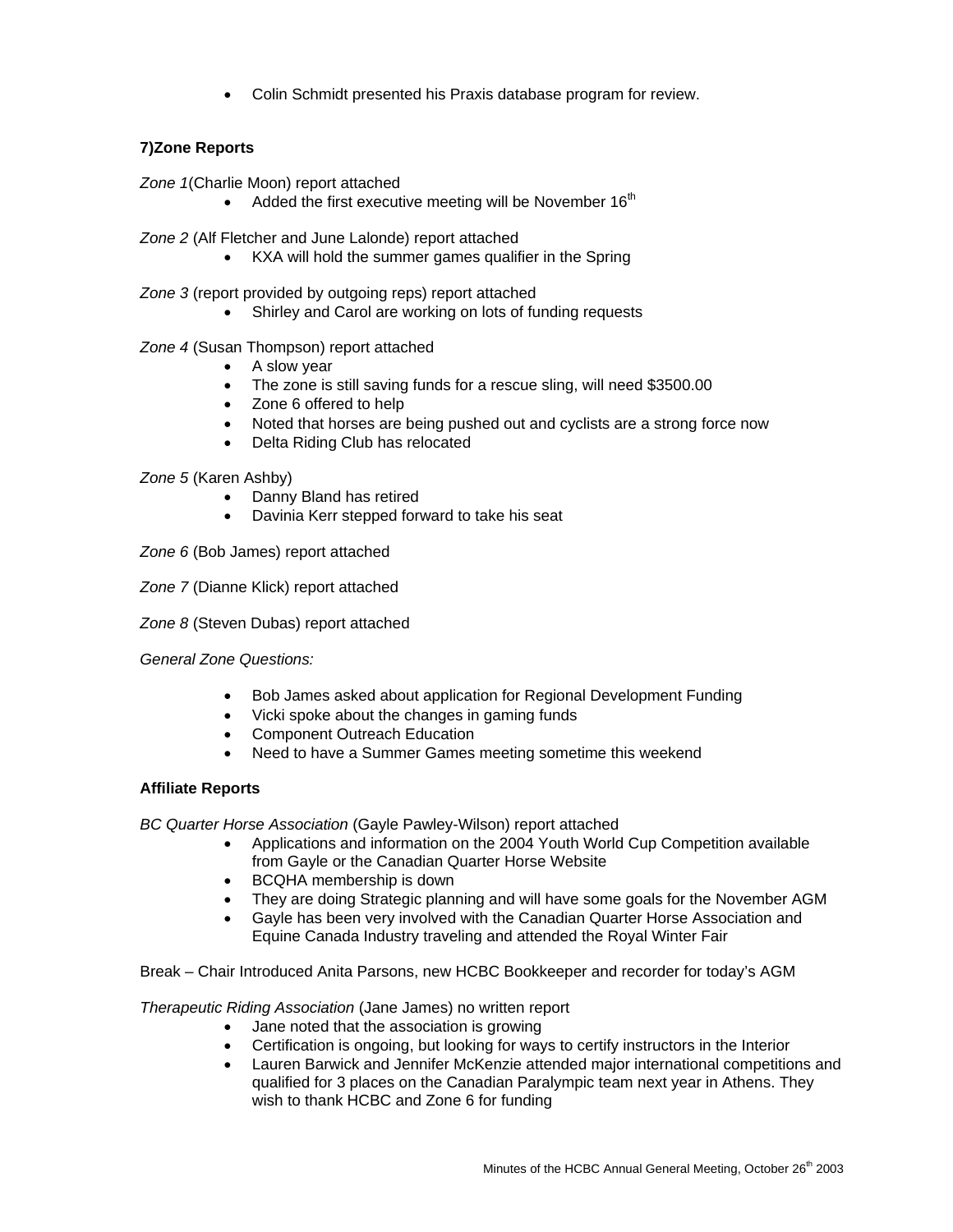*BC Vaulting Association* (Barb Schmidt) report attached

• The first CVI organized in Canada being held in Zone 3, June 11-13 Chilliwack Heritiage Park. Approximately 20 BC Vaulters representing Canada and 30 to 40 International Vaulters will compete

*BC Hunter Jumper Association* (Fran McAvity absent) report attached

*BC Carriage Driving* (Dennis Waller) report attached

• New representative to HCBC is Ellen Hockley

*Cadora BC* (Berit Turner absent) report attached

*BC Draft and Mule Association* (Kathy Ackles) report attached

*Western Canadian Reining Association* (Sharon Hall) report attached

• Received funding assistance from HCBC in the spring and appreciated HCBC's help

*American Saddlebred Association of BC* (Glen Dragan) report attached

• If Equine Canada wants to increase membership fees etc, the Breeds may have to go their own way

*Back Country Horsemen of BC* (Gord MacKenzie) report attached

• The AGM (Rendevous) has gone from costing money to turning a good profit, HCBC should go in this direction.

*Competitive Trail Riders* (Linda Warnock absent) report attached

*Welsh Pony and Cob Association* (Ken Huber) report attached

• Ken added that they attended the Western Canadian Championships in Alberta

## **8)Previous Business:**

Strategic Planning:

- Keith Wilson will speak to the board about this and advise
- The board has already had some presentations
- Zone meeting on Friday brought forward some issues to move forward on
- We need zone and executive imput

Zone Questions:

- Dianne Klick asked why we need to re-structure
- What would the executive committee do?
- How and when would the zones and affiliates meet?

Database:

- Vicki added that Gary Patterson has done the negotiating on the new database
- We have received Grant Funding from the BC Ag Council
- Gord MacKenzie added that Vicki, Gord and Jack Breaks were on the Database committee
- Several other submissions were examined and Colin Schmidt's proposal was the best for HCBC

Equine Canada Convention:

• Wendy Christoff spoke about the Convention